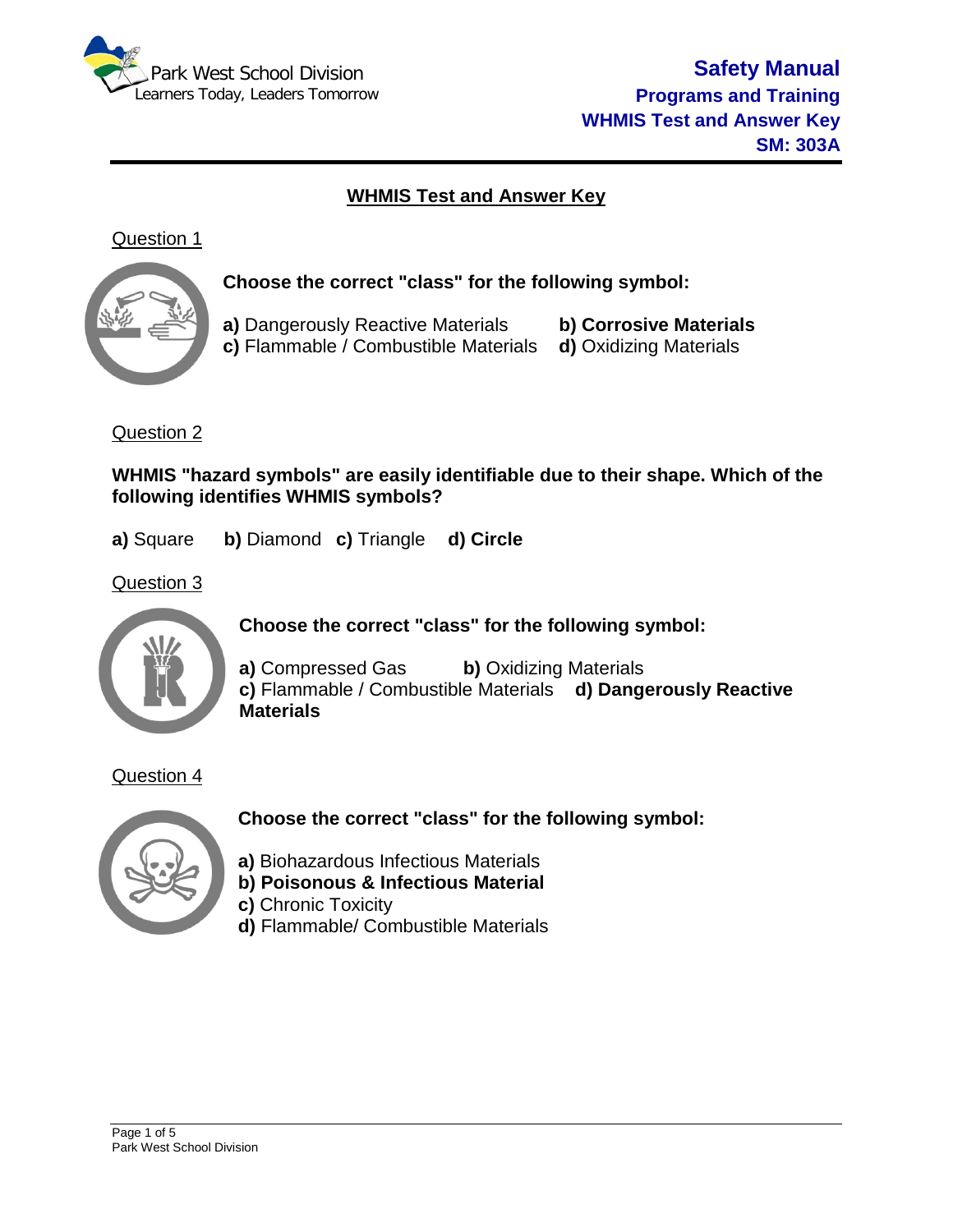



**Choose the correct "class" for the following symbol:**

**a)** Dangerously Reactive Materials **b)** Flammable/Combustible Materials **c)** Biohazardous Infectious Materials **d) Oxidizing Materials**

Question 6

**The symbol for Oxidizing material is similar to the flammable & combustible symbol. It is also a flame, but with one important difference. The Flame is supported by ………**

**a)** "**A**" which stands for Away from Heat **b)** "**V**" which stands for Very HOT

**c)** "O" which stands for Oxygen

Question 7



**Choose the correct "class" for the following symbol:**

**a) Compressed Gas**

- **b)** Oxidizing Materials
- **c)** Flammable/Combustible Materials
- **d)** Dangerously Reactive Materials

### Question 8



## **Choose the correct "division" for the following symbol:**

- **a) Biohazardous Infectious Materials**
- **b)** Dangerously Reactive Materials
- **c)** Poisonous & Infectious Material
- **d)** Flammable/Combustible Materials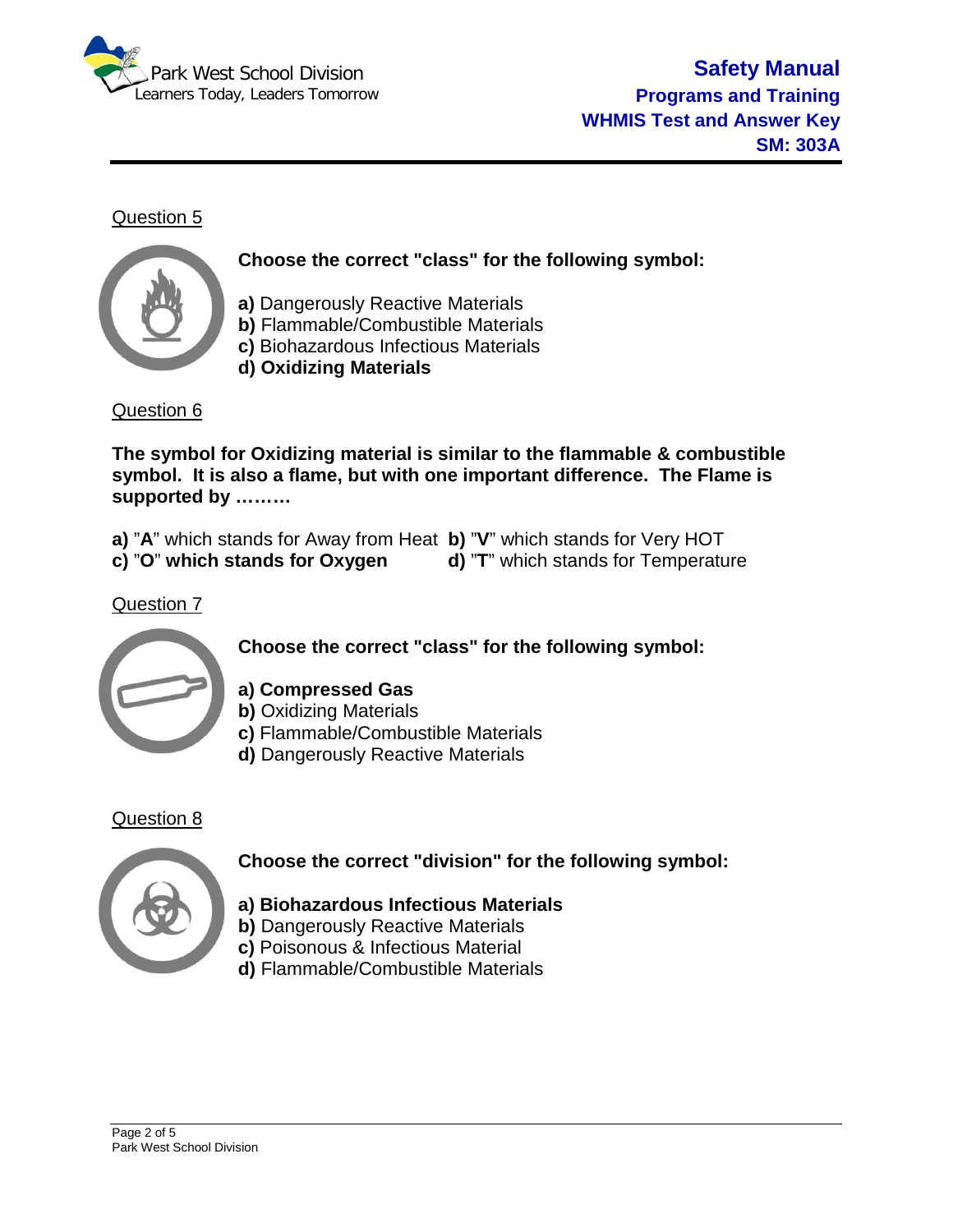



**Choose the correct "class" for the following symbol:**

- **a)** Compressed Gas
- **b)** Oxidizing Materials
- **c) Flammable / Combustible Materials**
- **d)** Dangerously Reactive Materials

# Question 10



**Choose the correct "division" for the following symbol:**

**a)** Biohazardous Infectious Materials **b)** Poisonous & Infectious Material

**c) Chronic Toxicity**

**d)** Flammable/ Combustible Materials

Question 11

# **It is the …….. responsibility to apply WHMIS information in day to day work**

**a)** Employer **b)** Co-Worker **c) Employee d)** Janitor

Question 12

**Inactive Material Safety Data Sheets (MSDS) are kept on file for ……. years.**

**a)** 7 **b)** 20 **c) 30 d)** 15

## Question 13

## **The three parts to a workplace label are:**

## **a) Product name, safe handling information, reference to MSDS**

- **b)** Product name, first aid information, emergency phone number
- **c)** Product name, reference to MSDS, precautionary information
- **d)** None of the above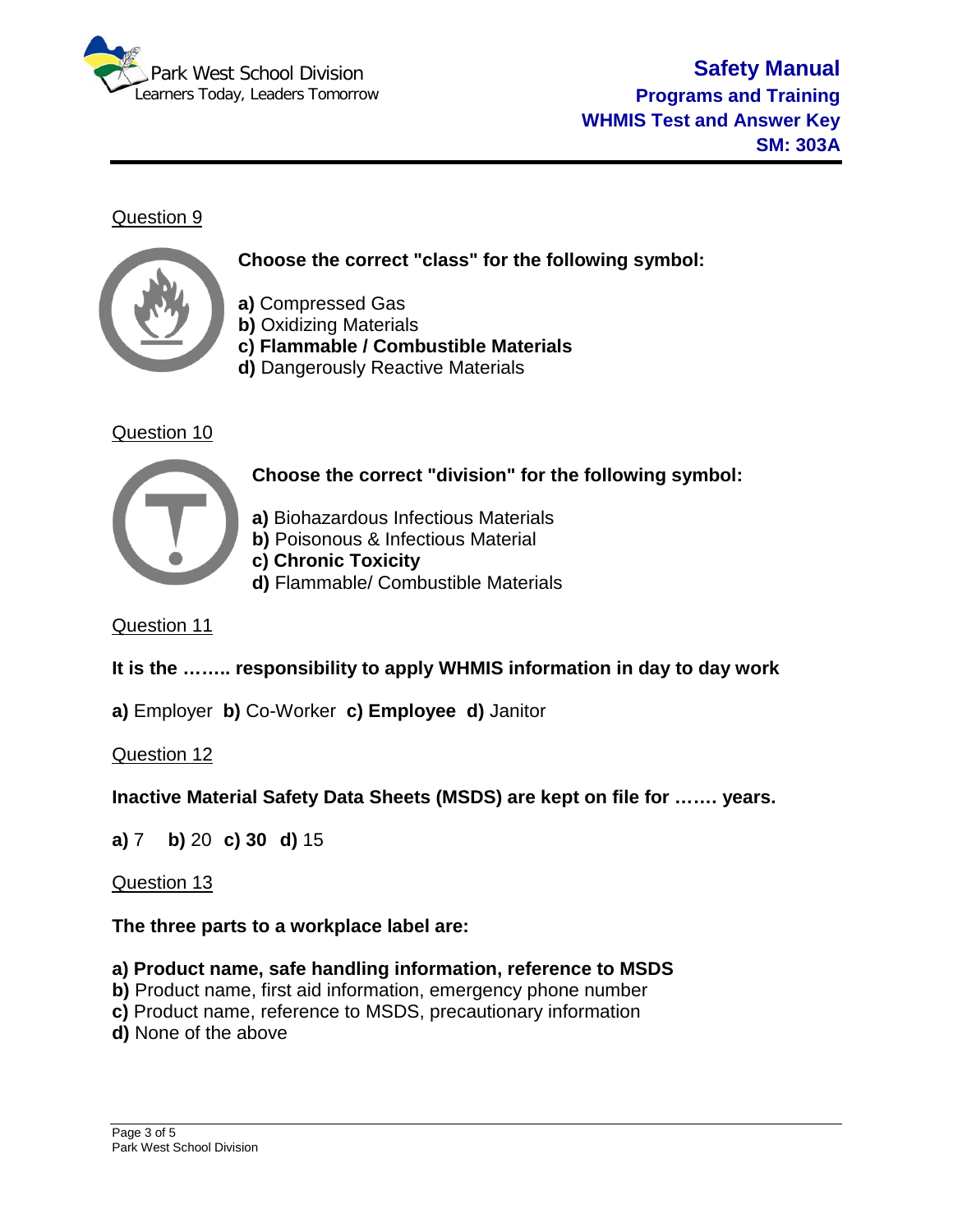

**Please list what is NOT found under the Product Information of a Material Safety Data Sheet:**

- **a)** Name of product
- **b)** Identification and contact information of the manufacturer and supplier
- **c)** Manufacturer's intended product use
- **d) Storage requirements**

#### Question 15

**The essential measures to be taken when using, handling, or working in the presence of a controlled product are known as the ……………………………. , found on a Supplier Label.**

| a) Supplier Identifier     |
|----------------------------|
| c) Precautionary Statement |

**b)** Risk Phrase **d)** Product Identifier

#### Question 16

**The way a chemical product affect you depends on how you come into contact with it. This is called the "route of entry". What are the routes of entry?**

**a)** Skin contact **b)** Ingestion and Inhalation **c)** Eyes, nose and mouth **d) All of the above**

#### Question 17

**Workplace Labels can be used on a container of a controlled product when the product is produced or used in the workplace, the product is transferred from the supplier's container to another container, or …………………………..**

#### **a) The supplier label is missing or damaged**

- **b)** The supplier label is the wrong color for your desk
- **c)** The supplier label is clean and clearly marked
- **d)** The supplier label says that inhaling a gas is dangerous